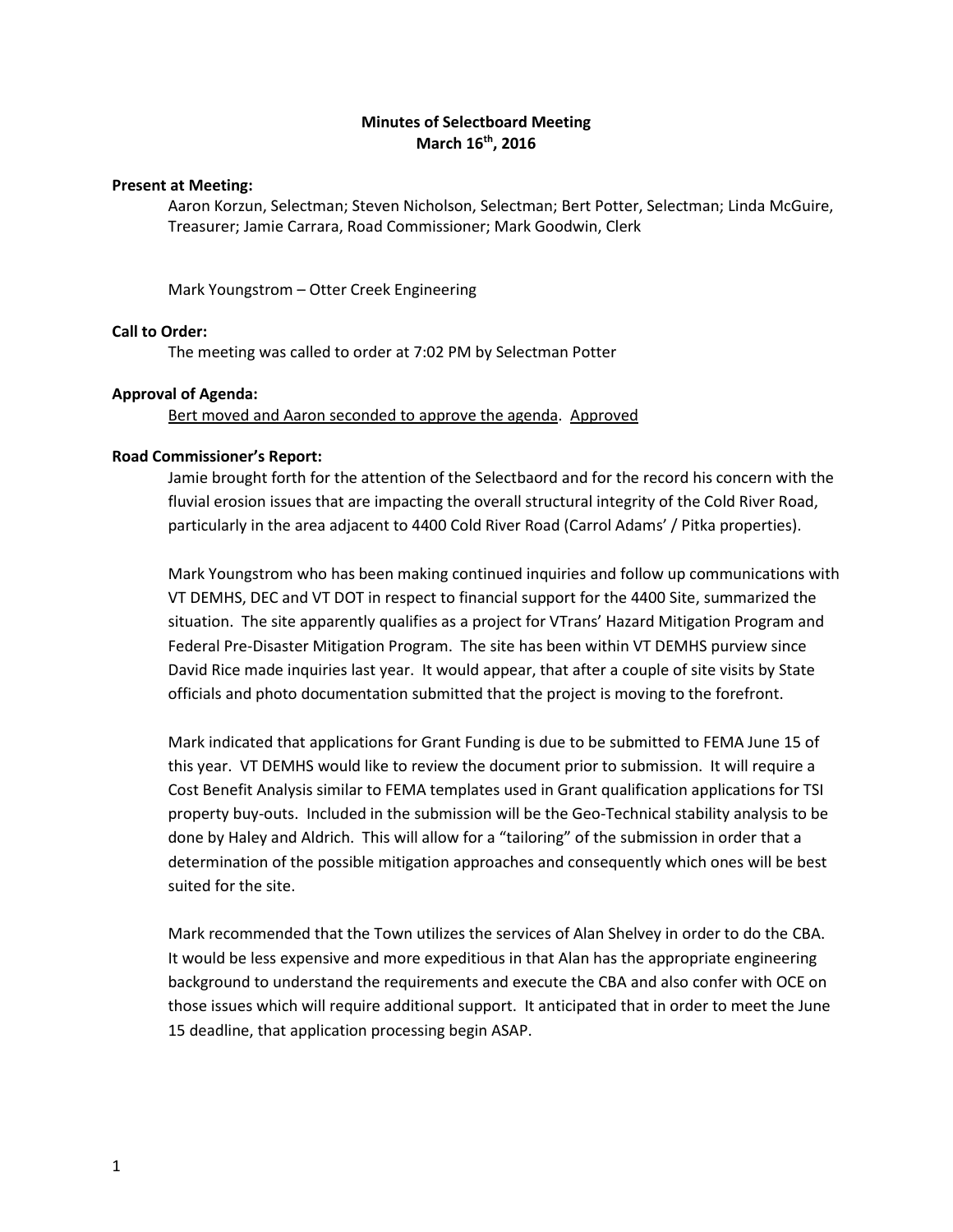Bert moved and Aaron seconded to approve the revised contract with Haley & Aldrich (\$14,000) for assessment of the 4400 Cold River Rd site. (Previous contract included the area of the Upper Cold River Rd Shear which is no longer necessary). Approved.

# Report on the Upper Cold River Road Shear:

Work has been stalled because of the spring conditions of the roads. Anticipate that work will commence again in a couple of days, as the weather cools down and hardens up the roads. Haley & Aldrich are digging test holes to determine exactly how deep the "foundation" stones will need to be placed. Mark reported that the Cold River has been moved and the temporary bridge is in place so that work can move through the area. The will be another "survey" of the slope because there has been additional loss of material since initial survey was done.

# Spring Lake Road Culvert Replacement:

A pre-construction meeting with the Road Commissioner, Spring Lake Ranch and OCE will be held Thursday March 17 at the Town Garage in order to confirm expectations on how the project will be proceeding.

# Town Garage Alarm System:

The system has been installed and is now operational.

# **Treasurers' Report on the Line of Credit**

Linda reported that Mascoma Bank will extend a Line of Credit for FEMA related projects. Mascoma will require a determination of the amount of funds requested and for how long. Interest is based on actual amount borrowed against the line of credit. Merchants Bank will offer a Tax Anticipation Note and will require in addition to the same criteria as Mascoma, a determination of when the funds will be needed and a three (3) year audit history submission. Steven indicated that based on a regular monthly billing submission for the FEMA work against PW 2867 that reimbursements from VTrans should not create a cash flow problem, so that requesting the \$250k Line of Credit that has been utilized in the past should be adequate. Bert moved and Steven seconded to authorize the Treasure to proceed with an application from Mascoma Bank for \$250k , with interest charges only on the funds actually borrowed. Beginning April 4, 2016. Approved.

## **Appointments:**

Bert moved and Steven seconded to appoint:

## Davis Terrell as *Energy Coordinator*

Alan Shelvey to the *Development Review Board*, based on a recommendation from Mark Youngstrom, Chair of the DRB